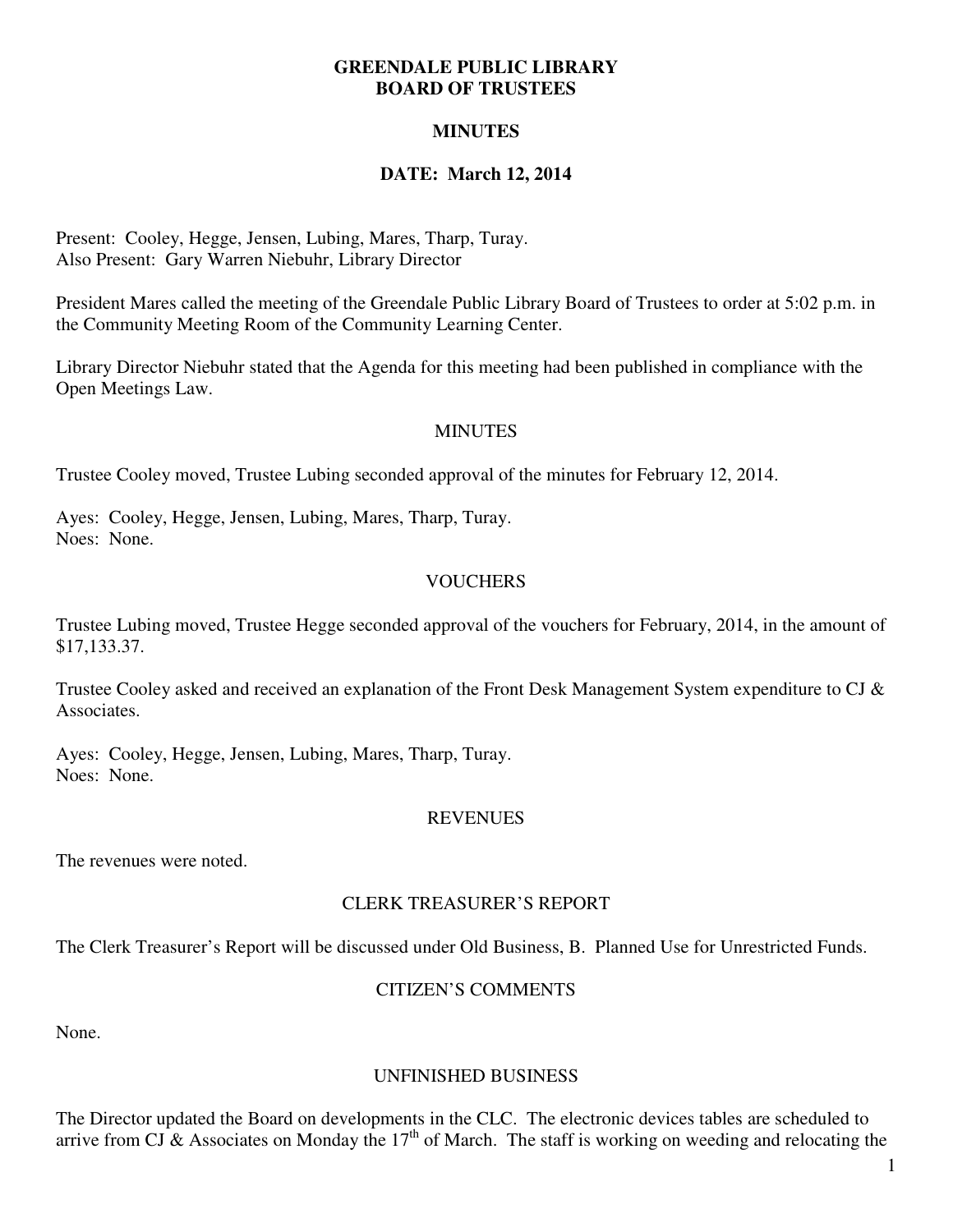mass market paperback collection in order to make room for the tables. The Directors of the Library, Park and Rec and Health held their first monthly meeting regarding activities at the CLC. Assistant Library Director Sandy Grams attended her first Public Celebrations Committee meeting and will be reporting monthly to the CLC Managers.

The Planned Use for Unrestricted Funds 2013 report was reviewed. The Planned Use for Unrestricted Funds 2014 report was reviewed. The Director reviewed future plans for the funds including a mural in the Youth Area and a 3D printer for a maker space activity.

### NEW BUSINESS

The Reference and Background Policy was discussed. This policy will be returned to the Board for final approval at the April meeting.

# **CORRESPONDENCE**

None.

# PRESIDENT'S REPORT

The Personnel Committee will be meeting to review the evaluations from the Board Members.

The President complimented the Librarian: Youth Services Lisa Reinke for her impressive list of spring programs being held in the Library and the CLC.

# DIRECTOR'S REPORT

As presented.

# GREENDALE PUBLIC LIBRARY FOUNDATION, INC., MONTHLY REPORT

The Foundation is looking for three board members and could use some suggested names from the Library Board.

# CALENDAR

None.

### DISCUSSION

None.

# ADJOURNMENT

The meeting adjourned at 6:07 p.m.

Respectfully submitted, Gary Warren Niebuhr Library Director